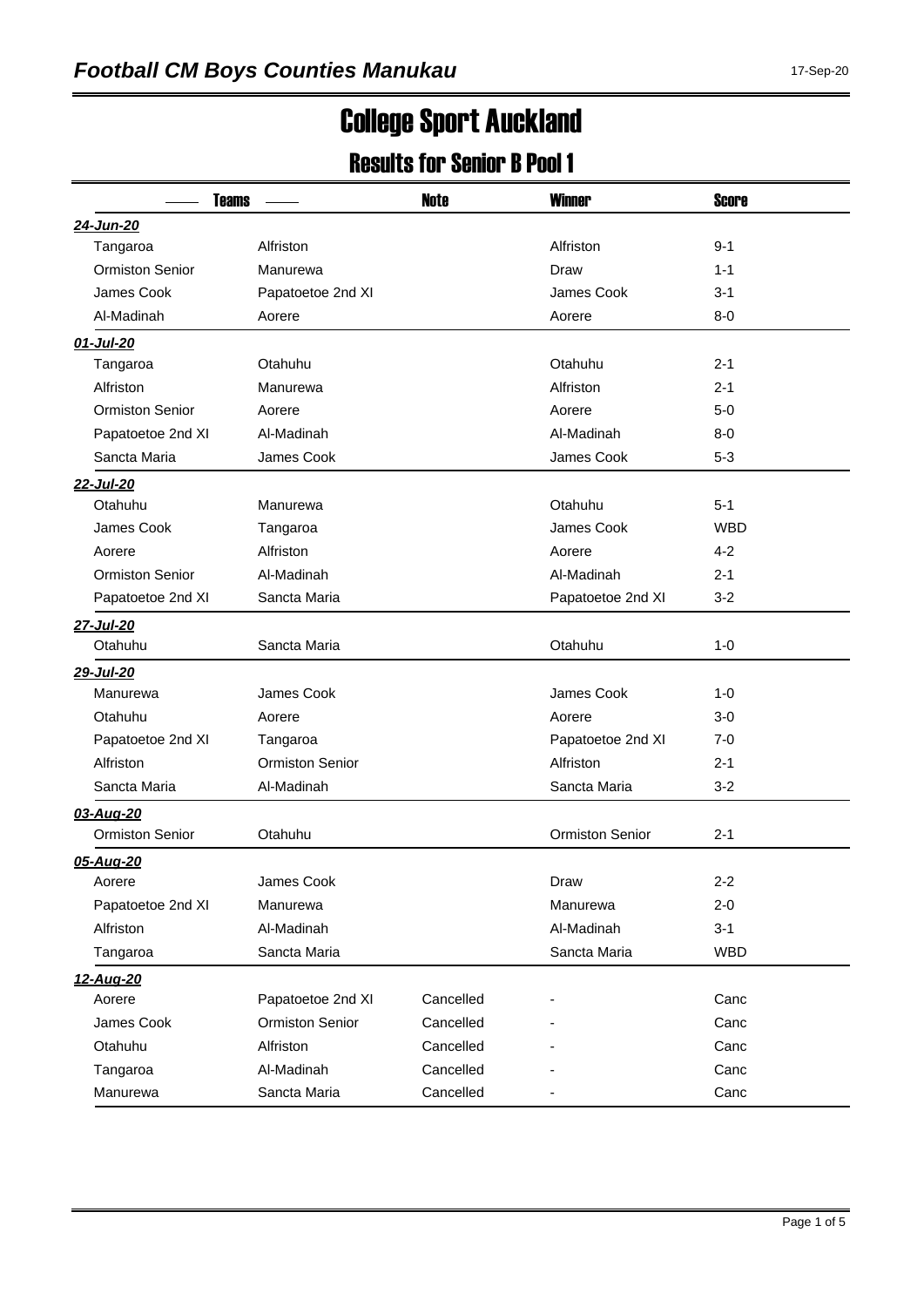| 09-Sep-20              |                   |              |                |             |                  |                |               |
|------------------------|-------------------|--------------|----------------|-------------|------------------|----------------|---------------|
| <b>Ormiston Senior</b> | Papatoetoe 2nd XI |              | Cancelled      |             | Canc             |                |               |
| Alfriston              | James Cook        |              | Cancelled      |             | Canc             |                |               |
| Tangaroa               | Manurewa          |              | Cancelled      |             | Canc             |                |               |
| Otahuhu                | Al-Madinah        |              | Cancelled      |             |                  |                | Canc          |
| Sancta Maria<br>Aorere |                   | Cancelled    |                | Canc        |                  |                |               |
| 16-Sep-20              |                   |              |                |             |                  |                |               |
| Alfriston              | Papatoetoe 2nd XI |              | Cancelled      |             | Canc             |                |               |
| Aorere                 | Tangaroa          |              | Cancelled      |             | Canc             |                |               |
| James Cook             | Otahuhu           | Cancelled    |                |             |                  |                | Canc          |
| Manurewa               | Al-Madinah        |              | Cancelled      |             |                  |                | Canc          |
| <b>Ormiston Senior</b> | Sancta Maria      | Cancelled    |                |             |                  | Canc           |               |
|                        |                   |              |                |             |                  |                |               |
| <b>Points Table</b>    | <b>Played</b>     | <b>Win</b>   | <b>Loss</b>    | <b>Draw</b> | For              | <b>Against</b> | <b>Points</b> |
| Aorere                 | 5                 | 4            | $\mathbf 0$    | 1           | 22               | 4              | 13            |
| James Cook             | 5                 | 4            | 0              | 1           | 14               | 6              | 13            |
| Alfriston              | 5                 | 3            | $\overline{c}$ | 0           | 16               | 10             | 9             |
| Al-Madinah             | 5                 | 3            | $\overline{2}$ | $\pmb{0}$   | 15               | 13             | 9             |
| Otahuhu                | 5                 | $\mathbf{3}$ | $\overline{2}$ | $\mathbf 0$ | $\boldsymbol{9}$ | $\overline{7}$ | 9             |
| Sancta Maria           | 5                 | 2            | 3              | 0           | 11               | 11             | 6             |
| Papatoetoe 2nd XI      | 5                 | 2            | 3              | $\mathbf 0$ | 11               | 15             | 6             |
| Manurewa               | 5                 | 1            | 3              | 1           | 5                | 9              | 4             |
| Ormiston Senior        | 5                 | 1            | 3              | 1           | 5                | 11             | 4             |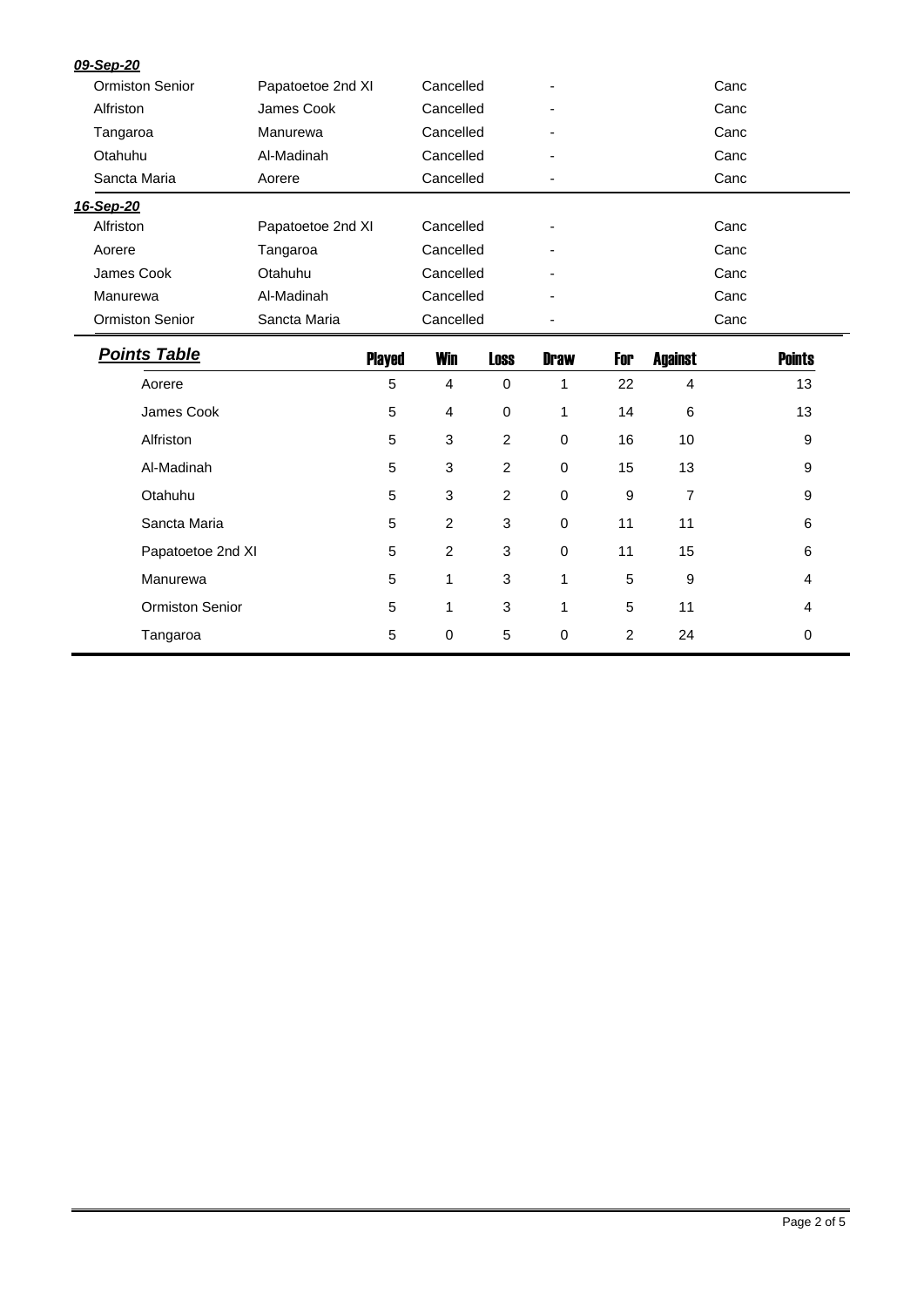## Results for Senior B Pool 2

| <b>Teams</b>         |                      |               | <b>Note</b><br><b>Winner</b> |             |                    |        |                | <b>Score</b> |               |
|----------------------|----------------------|---------------|------------------------------|-------------|--------------------|--------|----------------|--------------|---------------|
| 24-Jun-20            |                      |               |                              |             |                    |        |                |              |               |
| Rosehill             | Pukekohe High 1st XI |               |                              |             | Rosehill           |        |                |              |               |
| Waiuku               | Pukekohe Christian   |               |                              |             | Waiuku             |        |                |              |               |
| Strathallan          | Onewhero             |               |                              |             | Strathallan        |        |                |              |               |
| 03-Aug-20            |                      |               |                              |             |                    |        |                |              |               |
| Pukekohe Christian   | Onewhero             |               |                              |             | Pukekohe Christian |        |                |              |               |
| 05-Aug-20            |                      |               |                              |             |                    |        |                |              |               |
| Waiuku               | Onewhero             |               |                              |             |                    | Waiuku |                |              |               |
| Rosehill             | Strathallan          |               |                              |             | Rosehill           |        |                | $4 - 1$      |               |
| 09-Sep-20            |                      |               |                              |             |                    |        |                |              |               |
| Pukekohe High 1st XI | Onewhero             |               | Cancelled                    |             |                    |        |                | Canc         |               |
| Waiuku               | Strathallan          | Cancelled     |                              |             |                    |        |                | Canc         |               |
| Pukekohe Christian   | Rosehill             | Cancelled     |                              |             |                    |        |                | Canc         |               |
| 16-Sep-20            |                      |               |                              |             |                    |        |                |              |               |
| Pukekohe Christian   | Strathallan          |               | Cancelled                    |             |                    |        |                | Canc         |               |
| 17-Sep-20            |                      |               |                              |             |                    |        |                |              |               |
| Onewhero             | Rosehill             | Cancelled     |                              |             |                    |        |                | Canc         |               |
| <b>Points Table</b>  |                      | <b>Played</b> | <b>Win</b>                   | <b>Loss</b> | <b>Draw</b>        | For    | <b>Against</b> |              | <b>Points</b> |
| Rosehill             |                      | 3             | 3                            | $\mathbf 0$ | 0                  | 9      | 3              |              | 9             |
| Pukekohe High 1st XI |                      | 3             | 2                            | 1           | 0                  | 10     | 3              |              | 6             |
| Waiuku               |                      | 4             | $\overline{2}$               | 2           | $\mathbf 0$        | 8      | 4              |              | 6             |
| Strathallan          |                      | 2             | $\mathbf{1}$                 | 1           | $\mathbf 0$        | 10     | 4              |              | 3             |
| Pukekohe Christian   |                      | 3             | 1                            | 2           | $\mathbf 0$        | 2      | 9              |              | 3             |
| Onewhero             |                      | 3             | 0                            | 3           | $\Omega$           | 0      | 16             |              | 0             |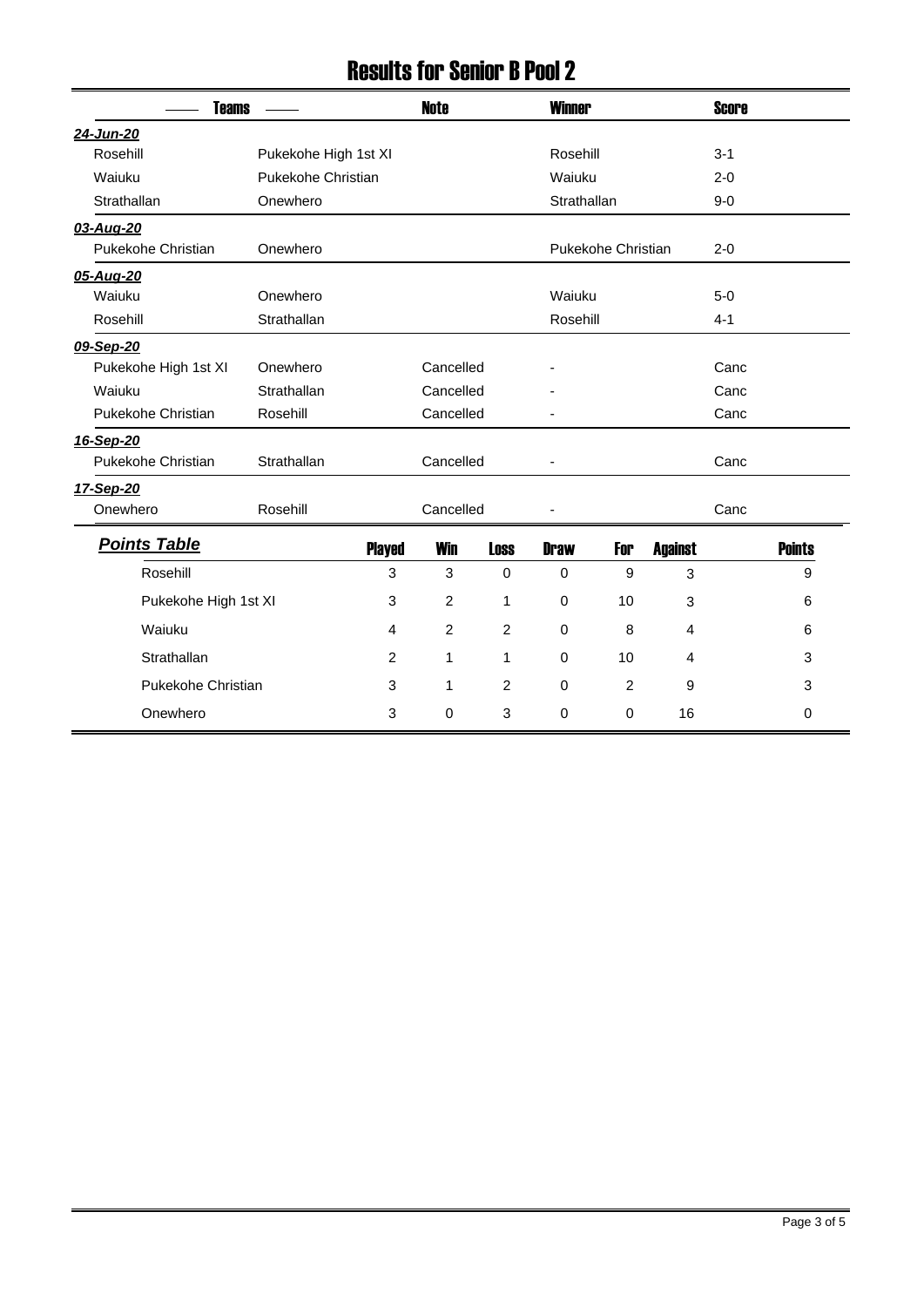## Results for Junior

|                 | <b>Teams</b>    | <b>Note</b> | <b>Winner</b>   | <b>Score</b> |
|-----------------|-----------------|-------------|-----------------|--------------|
| 24-Jun-20       |                 |             |                 |              |
| Sancta Maria    | Waiuku          |             | Waiuku          | $4 - 0$      |
| Alfriston       | Papatoetoe      |             | Papatoetoe      | 4-0          |
| Ormiston Junior | Pukekohe High   |             | Draw            | $1 - 1$      |
| Al-Madinah      | Aorere          |             |                 | N/R          |
| Strathallan     | Southern Cross  |             | Strathallan     | $9-0$        |
| 01-Jul-20       |                 |             |                 |              |
| Aorere          | Alfriston       |             | Alfriston       | $3 - 1$      |
| Waiuku          | Pukekohe High   |             | Waiuku          | $8 - 4$      |
| Papatoetoe      | Sancta Maria    |             | Papatoetoe      | $10 - 0$     |
| Ormiston Junior | Southern Cross  |             | Ormiston Junior | $8-0$        |
| 22-Jul-20       |                 |             |                 |              |
| Al-Madinah      | Ormiston Junior |             | Ormiston Junior | $6 - 3$      |
| Papatoetoe      | Aorere          |             | Papatoetoe      | $2 - 0$      |
| Waiuku          | Southern Cross  |             | Waiuku          | $6 - 2$      |
| Alfriston       | Strathallan     |             | Alfriston       | $4 - 1$      |
| Sancta Maria    | Pukekohe High   |             | Pukekohe High   | $4 - 2$      |
| 29-Jul-20       |                 |             |                 |              |
| Al-Madinah      | Waiuku          |             | Al-Madinah      | $3 - 2$      |
| Pukekohe High   | Southern Cross  |             | Pukekohe High   | $2 - 1$      |
| Strathallan     | Papatoetoe      |             | Strathallan     | $2 - 1$      |
| Aorere          | Sancta Maria    |             | Aorere          | $4 - 1$      |
| Ormiston Junior | Alfriston       |             | Ormiston Junior | $3 - 2$      |
| 05-Aug-20       |                 |             |                 |              |
| Southern Cross  | Al-Madinah      |             |                 | N/R          |
| Sancta Maria    | Strathallan     |             | Strathallan     | $6-0$        |
| Ormiston Junior | Aorere          |             | Ormiston Junior | $2 - 0$      |
| Pukekohe High   | Alfriston       |             | Alfriston       | 4-1          |
| Waiuku          | Papatoetoe      |             | Papatoetoe      | $5-0$        |
| 12-Aug-20       |                 |             |                 |              |
| Aorere          | Strathallan     | Cancelled   |                 | Canc         |
| Southern Cross  | Sancta Maria    | Cancelled   |                 | Canc         |
| Pukekohe High   | Al-Madinah      | Cancelled   |                 | Canc         |
| Papatoetoe      | Ormiston Junior | Cancelled   |                 | Canc         |
| Waiuku          | Alfriston       | Cancelled   |                 | Canc         |
| 09-Sep-20       |                 |             |                 |              |
| Papatoetoe      | Pukekohe High   | Cancelled   |                 | Canc         |
| Ormiston Junior | Strathallan     | Cancelled   |                 | Canc         |
| Southern Cross  | Alfriston       | Cancelled   |                 | Canc         |
| Sancta Maria    | Al-Madinah      | Cancelled   |                 | Canc         |
| Waiuku          | Aorere          | Cancelled   |                 | Canc         |